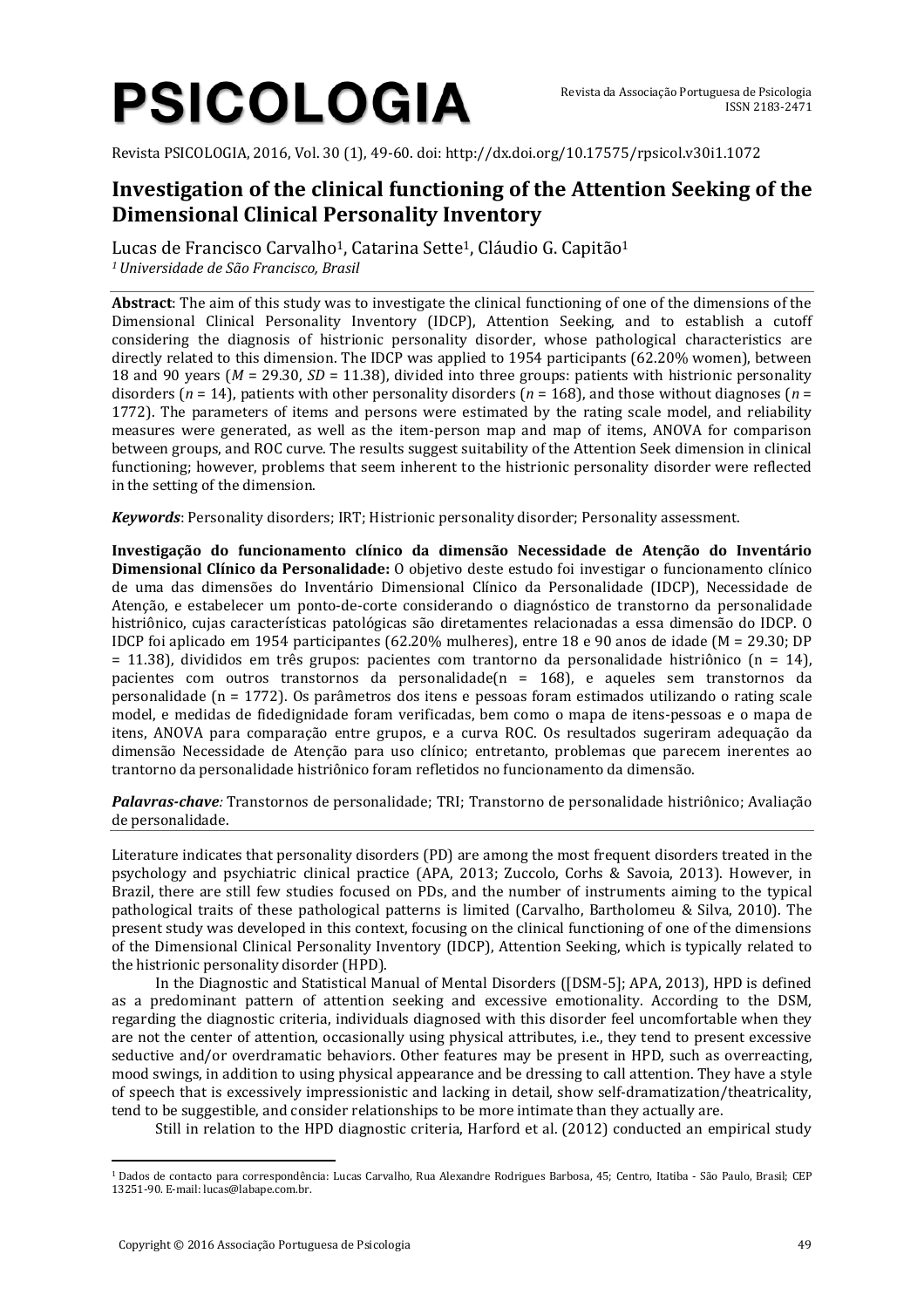focusing on the DSM-IV criteria, and observed that the eighth HPD criterion was the most endorsed by the sample ( $b = 1.50$ ) while the fourth was the least endorsed ( $b = 2.28$ ). In that case, we verified that there is a relatively low variance concerning levels of difficulty in the HPD diagnostic criteria, i.e., the criteria for this disorder do not vary much in symptomatic terms.

Based on the diagnostic criteria of the HPD, the literature on the assessment of pathological personality characteristics points out some problems resulting from the diagnosis of this PD. According to Skodol et al. (2011), the frequency of HPD in large clinical samples is extremely variable, making it difficult to estimate their actual prevalence in clinical settings. The prevalence is further questionable when considering the data presented by Widiger (2011), in relation to the number of papers published with each PD, demonstrating that there are many studies, but the HPD is among the least studied. Also in a study referred to as MIDAS project, the HPD was one of the least frequent diagnoses recorded in a sample of 2.151 psychiatric patients (Zimmerman, 2011), demonstrating the low prevalence of this disorder in the clinical sample.

In addition, characteristics present in the diagnosis, such as egocentricity, attention seeking, and emotional lability may also be found in other PDs and other psychiatric disorders, demonstrating the difficulty to differentiate between disorders. Studies such as those by Skodol et al. (2011) indicated the blurring boundaries between the HPD and the borderline PD. High rates of comorbidities in HPD were also pointed out by Zimmerman (2011). The diagnosis may also involve another problem in the evaluation of this disorder, once the typical characteristics are related to those expected and socially reinforced. According to Millon, Millon, Meagher, Grossman and Ramanath, (2004; Millon, 2011), the traits present in the HPD, such as excessive attention seeking, seduction behaviors, and active search for friendships, are socially desirable. Moreover, studies suggested that the typical HPD symptoms are not related to measures of general psychopathology, as it happens with the other PDs (Nakao et al., 1992; Grant et al., 2004; Zimmerman, 2011).

In Brazil there are few instruments that assess pathological personality traits in a broad perspective (Carvalho, Bartholomeu & Silva, 2010). Based on this scenario, Carvalho and Primi (2015) developed the Dimensional Clinical Personality Inventory (IDCP), a self-report instrument to assess pathological personality characteristics, based on the diagnostic criteria of DSM-IV-TR (APA, 2003) and on the clinical practice focused on personality disorders (Millon & Davis, 1996; Millon et al., 2004; Millon, & Grossman, 2007a; 2007b; Millon, Grossman & Tringone, 2010). The IDCP consists of 163 items divided into 12 dimensions: Dependency, Aggressiveness, Mood instability, Eccentricity, Attention Seeking, Distrust, Grandiosity, Isolation, Criticism Avoidance, Self-sacrifice, Conscientiousness, and Impulsivity. This research focuses on the Attention Seeking dimension of the IDCP, that presents characteristics typically related to the HPD (Carvalho & Primi, 2015), such as pleasure related to the excessive to get attention from others, using seduction and manipulation, active search for friendships, and relations are established quickly and superficially (Millon, 2011).

A study conducted by Abela (2013) compared the personality profile of 14 patients diagnosed with HPD to participants who presented a diagnosis of non-histrionic PDs (N=73), based on the IDCP. The results showed that the group with HPD did not presented scores above the mean standard deviation of the normative group. It was also found that the Grandiosity and Attention Seeking dimensions showed significant discrepancy between the groups of patients with HPD and with non-histrionic PD, suggesting that the former is distinguished from other disorders by the need for recognition and admiration. However, the results suggested that the histrionic group did not show higher scores, or indicative of personality pathology in the IDCP. This result corroborates the findings of Carvalho and Primi (in press) that showed no association (*r* = -0.10) between the Attention Seeking dimension and the Neuroticism factor (five-factor model), and presented moderate relationship (*r* = 0.56) with Extroversion, suggesting that the dimension of the IDCP is more associated with more adaptive traits rather than pathological ones. The authors also found a significant relationship between the Attention Seeking dimension and the HPD assessed by the facets of the NEO-PI-R.

The results with the Attention Seeking dimension indicated its adequacy, but also pointed out to the need for review. In this sense, Carvalho and Primi (2015) suggested recommendations for its reformulation, including the development of new items and the restructuring of some existing items, as there was a trend of more endorsement of the items in that dimension, so that people without diagnosis tended to present high scores, suggesting a low differentiation between individuals with pathological personality functioning patterns and those with healthier patterns. Based on that, Carvalho, Sette, Capitão and Primi (2014) developed a study with the purpose of reviewing the Attention Seeking dimension and verifying its psychometric properties, for which they adopted a two-step procedure: the development of new items for the dimension, and an empirical stage with data collection and analyses to verify the psychometric properties of the revised dimension. In the first stage, the researchers analyzed important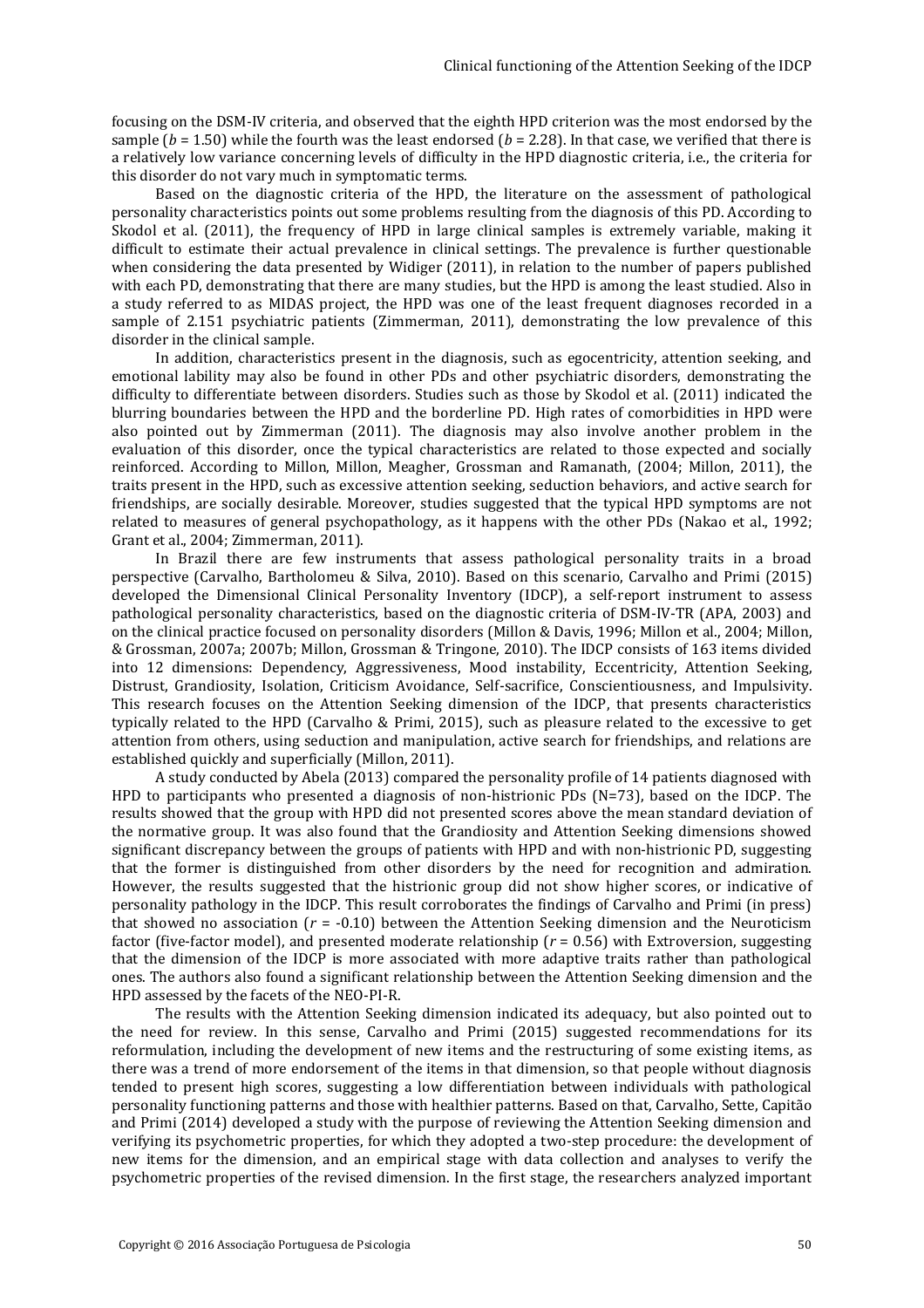models in the area, focusing on the pathological personality characteristics, such as the fifth edition of the DSM (APA, 2013); the dimensions of the Personality Inventory for DSM-5 ([DSM-5]; Krueger, Derringer, Markon, Watson & Skodol, 2011), the dimensions assessed by the Shedler-Westen Assessment Procedure ([SWAP]; Westen & Shedler, 1999); and the dimensions proposed by Anna Clark (1990), which are the basis of the Schedule for Nonadaptive Personality (SNAP). Based on these sources, a set of items was developed and those deemed the most suitable were selected for data collection, along with the original items and other instruments, relevant to the Attention Seeking dimension. Data found pointed out for the psychometric adequacy of the reviewed Attention Seeking dimension, but studies with clinical samples have not yet been conducted.

This research aims to investigate the clinical functioning of the Attention Seeking dimension and to establish a cutoff considering the diagnosis of HPD. For this purpose, three hypotheses have been developed:  $(h<sub>1</sub>)$  items must assess the most pathological levels of the latent construct more accurately (*h2*) people should be located at higher levels of the latent construct as they have more pathological personality traits related to the diagnosis of HPD; (*h3*) the dimension should discriminate groups according to the level of pathology in the HPD characteristics.

# **METHOD**

#### **Participants**

The present study includes 1954 participants, aged between 18 and 90 years (*M* = 29.30, *SD* = 11.38), 1212 women (62.20%), mostly undergraduate students (68.50%), accessed by convenience. The total sample was divided in three groups, outpatients diagnosed with HPD (Histrionic PD; *n* = 14), outpatients diagnosed with other PDs (psychiatric; *n* = 168), and people without known diagnoses (non-psychiatric; *n* = 1772). Participants from the first two groups were accessed in a public psychiatric hospital, and those from the third group were accessed in private universities; all locations were within the state of São Paulo. Table 1 presents the demographics for the groups i.e., gender, age, educational level, psychiatric treatment, psychotropic use, and psychotherapy treatment.

**Table 1**. Demographic data according to groups.

|                      | Gender |               | Age           | Educational    | Psychiatric | Psychotropic | Psychotherapy |
|----------------------|--------|---------------|---------------|----------------|-------------|--------------|---------------|
|                      | Male   | <b>Female</b> | M (SD)        | %              | N           |              | N             |
| <b>Histrionic PD</b> | 13     |               | 28.12 (10.46) | - IG<br>42.90% | $- -$       | $- -$        | $- -$         |
| Psychiatric          | 66     | 102           | 40.45 (13.59) | 38.10% CHS     | $- -$       | $- -$        | $- -$         |
| Non-patients         | 659    | 1113          | 43.71 (11.66) | 72.90%<br>IG   | 62          | 32           | 197           |

*Note*. CHS = complete high school; IG = incomplete graduation.

#### **Instruments**

The Dimensional Clinical Personality Inventory ([IDCP]; Carvalho & Primi, 2015) is an instrument developed for the assessment of pathological personality that comprises 163 items on a 4-point Likertlike scale, where 1 stands for "has nothing to do with me" and four for "everything to do with me", with an average administration time of 25 minutes. The items cover the IDCP 12 personality dimensions, Dependency, Aggressiveness, Mood Instability, Eccentricity, Attention Seeking, Distrust, Grandiosity, Isolation, Avoidance of Criticism, Self-sacrifice, Conscientiousness, and Impulsiveness. We used both the revised version of the Attention Seek dimension (Carvalho, Sette, Capitão, & Primi, 2014) composed by 13 items (3 original and 10 only in the revised version) and the original dimension items (Carvalho & Primi, 2015).

## **Procedures**

After submission and approval of the Research Ethics Committee (CAAE: C.A.A.E. 21992113.1.0000.5514), the data collection was conducted in a private university in the countryside of the state of São Paulo and in a public psychiatric hospital in the city of São Paulo. At the university, the instrument was administered was collectively, with duration of approximately 30 minutes in one session per class, in the classrooms. At the hospital, the application was collective.

Considering that 1.284 people answered only the original Attention Seeking items and 120 (from non-psychiatric) answered both instruments, with the original and the revised items, we used the equating procedure (Wolfe, 2000), with all the 120 people as anchor and in 3 items ( $\approx$ 23% of total) as anchor as well, which seems to be adequate. Data were analyzed using the rating scale model (Wright & Masters, 1982). A distinctive feature of this model is that the scalar intervals between points are deemed as relatively similar for all items. The difficulty parameter *b<sup>i</sup>* represents the location of item *i*, or the average intensity of the thresholds of an item. Items that represent extremes in the latent dimension are represented with high average thresholds because their thresholds are all located on the most intense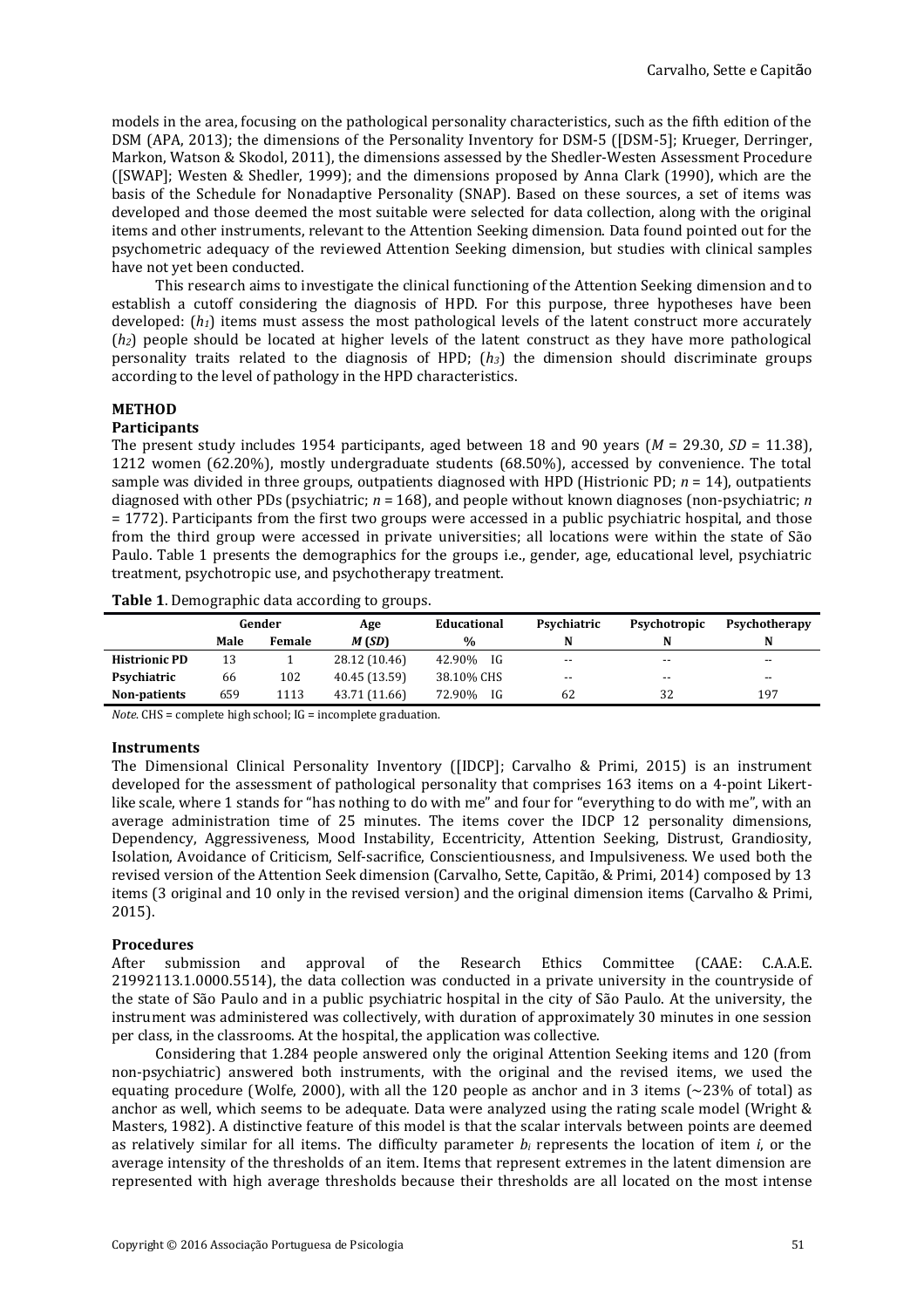theta levels. Item and subject model parameters were calibrated by the Joint Maximum Likelihood Estimation method implemented in the Winsteps software (Linacre, 2011). This calibration was performed considering original and revised items, so the parameters were estimated by all the participants, which is the purpose of the equating procedure.

The fit of the calibration was assessed by the fit indexes, infit and outfit, that were calculated for all the items and subjects. These values are directly proportional to the residuals that reflect differences between the observed and expected responses as hypothesized from knowledge of the model parameters, thus providing evidence of how well the model fits the data. Values greater than 1.3 indicate a misfit (Wright & Linacre, 1994). Complementarily, we did the item-theta correlation, the general reliability ( $\alpha$ ) and Rasch) and the local reliability (Daniel, 1999).

After that, considering the study scope, we performed Wright map, item map, group comparisons (ANOVA) and ROC curve, trying to better understand the latent construct and also trying to establish the dimensions' cutoff. We point out that to the item map qualitative analysis we were based on the Elliott et al. (2006) recommendations.

#### **RESULTS**

Data were mainly run on the level of the items comprising the Attention Seeking dimension, but we also considered the four factors found earlier from the revised version of this dimension (Carvalho, Sette, Capitão & Primi, 2014). To check the possibility of using the total score, we used the residual analysis, starting from the inferiority criterion of 2.0 eigenvalue in evidenced waste (Linacre 2011). The residue showed eigenvalue equal to 2.3, which is marginally above the adopted criterion. Considering the value marginally higher against the high internal consistency of the group of items ( $\alpha$  = 0.74) and the value of the first eigenvalue (4.10; 31.57% of the explained variance) obtained from the exploratory factor analysis (verified via SPSS) and the internal consistency ( $\alpha$  = 0.81) of the items making up this first factor, we decided to keep the analyses with the total group of items. We also investigated the functioning of response categories, for evidence of the suitability of the Likert scale used, as can be seen in Figure 1.



The level latent trait (theta) can be observed on the x-axis and, on the y-axis the probability of choosing a given category in relation to the theta. Figure 1 suggests the adequacy of the use of categories, as there are *theta* ranges where each category is more likely to be chosen, and consistently (i.e., lower levels of latent trait to numerically lower categories). Accordingly, the intersection between the first and the second category is equal to -1.75, between categories two and three equal to 0.20, and between categories three and four equal to 1.50. Further, in Table 1, we present the numbers of items, and in brackets, the number of the DMS-5 diagnostic criterion most related to each item, the descriptive statistics of items, such as level of difficulty, adjustment indices, the item-theta correlation, and reliability indices (both Rasch and Cronbach's alpha).

For a better understanding of Table 2, we should consider the descriptive statistics of participants presented in Table 3. The average of participants was -0.54, suggesting that people tended not to endorse the items, and the average for the items was set at zero, as standard in Winsteps. In addition, almost every item (except for item 334) demonstrated a higher level of difficulty in relation to the mean *theta* presented by people, and some items (*n* = 5) present negative b parameter. Using Linacre and Wright (1994) as a criterion for *infit* and *outfit* indices (i.e., ≤ 1.3 to be considered as appropriate), six items showed a discrepancy in the mathematical model, however the values were close to the established criteria. With regard to diagnostic criteria, it is observed that all appeared at least once represented by items; however, the criteria 2 and 8 are the most present and the 3 and 4, the least represented. Table 2 shows the summarized descriptive statistics about the participants and their theta fit indices (*infit* and *outfit*).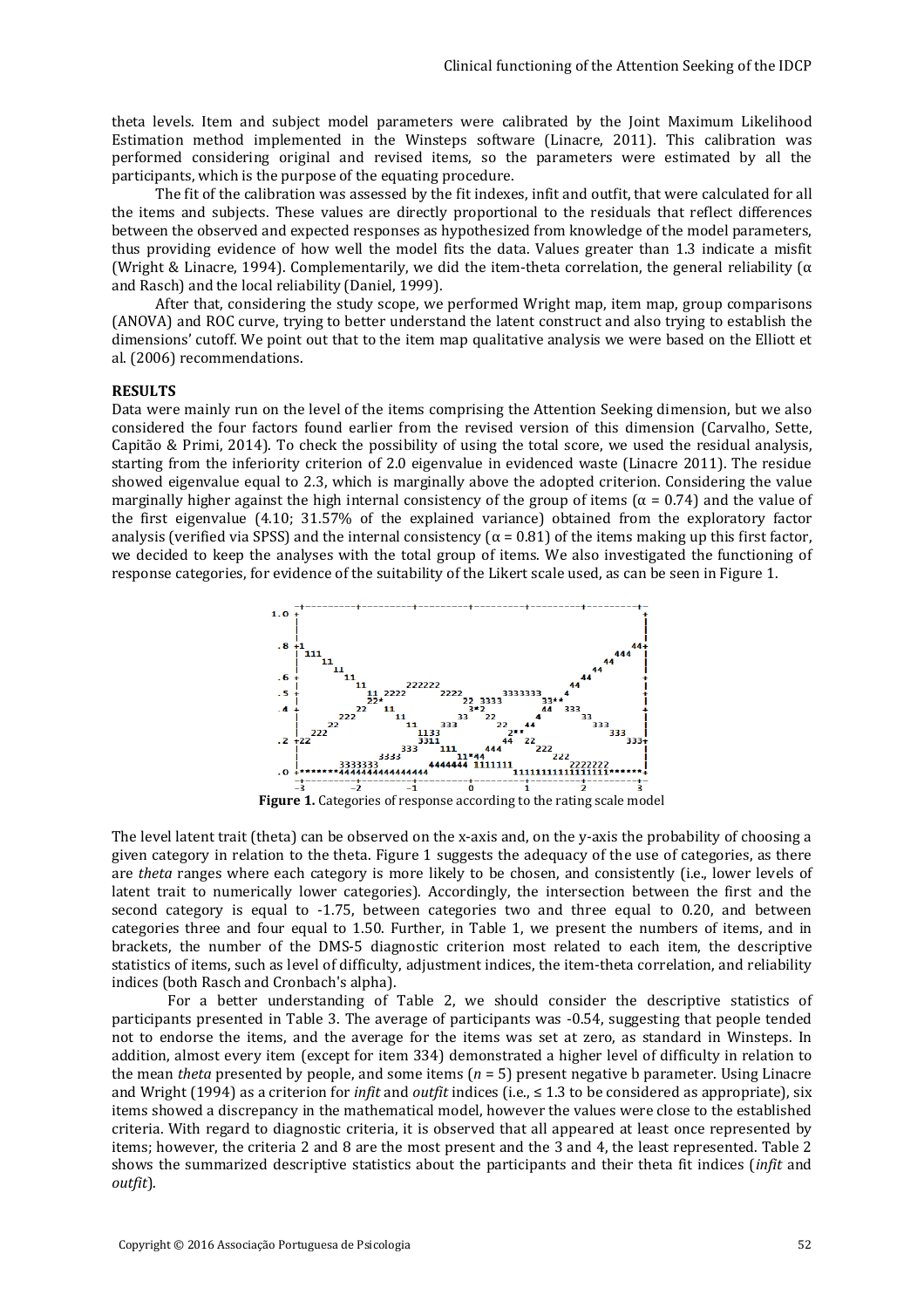| Items                        | b       | S.E.       | Infit      | <b>Outfit</b> | $r$ item-theta |
|------------------------------|---------|------------|------------|---------------|----------------|
| 362(7)                       | 0.56    | 0.14       | 1.51       | 1.43          | 0.78           |
| 342 (2; 4)                   | 0.51    | 0.14       | 1.20       | 1.08          | 0.61           |
| 359 (8)                      | 0.25    | 0.14       | 1.08       | 1.06          | 0.54           |
| 199 (8)                      | 0.20    | 0.04       | 0.77       | 0.76          | 0.79           |
| 364(7)                       | 0.16    | 0.14       | 1.52       | 1.37          | 0.56           |
| 349 (6)                      | 0.14    | 0.14       | 1.39       | 1.32          | 0.61           |
| 348 (6)                      | 0.13    | 0.13       | 1.49       | 1.40          | 0.57           |
| 351(3)                       | 0.03    | 0.13       | 1.42       | 1.44          | 0.50           |
| 147(2)                       | $-0.04$ | 0.04       | 1.09       | 1.09          | 0.71           |
| 335(1)                       | $-0.11$ | 0.13       | 1.85       | 1.74          | 0.47           |
| 198 (8)                      | $-0.36$ | 0.04       | 0.78       | 0.78          | 0.79           |
| 341(2)                       | $-0.36$ | 0.13       | 1.37       | 1.41          | 0.44           |
| 334 (1)                      | $-1.11$ | 0.13       | 1.23       | 1.18          | 0.56           |
| b M(SD)                      |         |            | 0(0.42)    |               |                |
| Infit M (SD)                 |         | 1.28(0.29) |            |               |                |
| Outfit M (SD)                |         |            | 1.23(0.27) |               |                |
| Rasch reliability $(\alpha)$ |         |            | 0.58(0.74) |               |                |

**Table 2.** Descriptive statistics of the items in the Attention Seeking dimension

| Table 3. Descriptive statistics of participants |  |
|-------------------------------------------------|--|
|-------------------------------------------------|--|

|       | <b>Theta</b>  | Infit      | Outfit     |
|-------|---------------|------------|------------|
| M(SD) | $-0.54(1.29)$ | 0.89(0.83) | 0.89(0.83) |
| Min.  | $-4.23$       |            |            |
| Max.  | 3.36          | 4.40       | 4.54       |

Although the mean latent trait of participants is lower compared to the b mean of items, the scores suggest that the sample is composed of people who agree with the Attention Seeking items, with variability in the levels of the latent construct. Also in relation to the participants, according to the *infit* and *outfit* indexes, it is possible to verify discrepancies between the values observed and those expected for estimating the latent trait (theta). However, these values tend to be acceptable (Linacre & Wright, 1994), because the mean is less than 1.3 in all indexes. We also calculated the reliability index of the set of items in relation to the sample, using the rating scale, equal to 0.58, and Cronbach's alpha, which was 0.74. This discrepancy occurs due to the way the two coefficients are calculated, so that in the case of internal consistency by rating scale, there is a greater impact of the ranges in the latent construct that are not covered by items, but present respondents. To examine the internal consistency, given the level in the latent construct, we also calculated the location precision (Daniel, 1999), as we can see in Figure 1.

In Figure 2, the x- axis refers to *theta* (ranging between -1.5 and +1.5) and the y-axis to the reliability indexes.



**Figure 2.**Local precision of the dimension.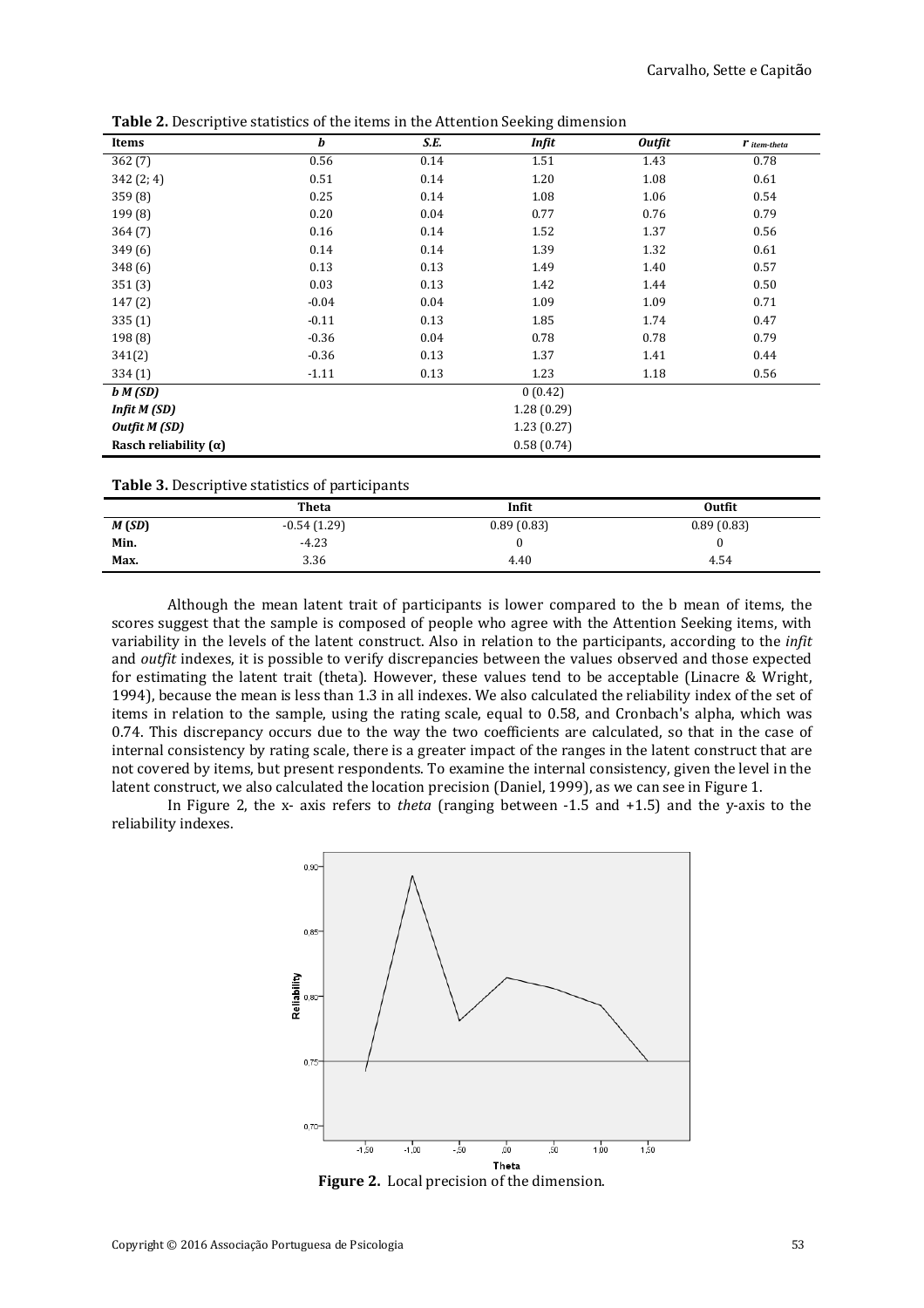Unlike the traditional estimated internal consistency, which is a measure of reliability, disregarding the specific latent trait, in the local precision we may observe to which levels of the construct the measure is more reliable (i.e., presents less error). In this case, we verified levels higher than 0.75 for the ranges from -1.5 to 1.5, and with elevation especially at ranges around -1 and zero. It is noteworthy that for the higher and lower ranges, from -1.5 and 1.5, we verified greater levels of error, because there are no adjacent items representing these ranges.

Continuing to deepen the understanding of the clinical dimension, we present the Wright map (Figure 3), based on the levels of difficulty of the items and *theta* of the participants. For the specific case of this map, considering the extension of the figure, we used sub-samples of all participants from the three groups  $(n = 370)$ .

| 3            |              |             | $^{+}$                   | 222                                                 |
|--------------|--------------|-------------|--------------------------|-----------------------------------------------------|
|              |              |             |                          | $\mathbf{1}$                                        |
|              |              |             |                          |                                                     |
|              |              |             |                          |                                                     |
|              |              |             |                          |                                                     |
|              |              |             |                          |                                                     |
|              |              |             |                          |                                                     |
|              |              |             |                          | 22223(6c)3(4c)                                      |
|              |              |             |                          |                                                     |
| $\mathbf{2}$ |              |             | $^+$                     |                                                     |
|              |              |             |                          | $\mathbf{1}$                                        |
|              |              |             |                          |                                                     |
|              |              |             |                          |                                                     |
|              |              |             | T                        |                                                     |
|              |              |             |                          |                                                     |
|              |              |             |                          | 22222222                                            |
|              |              |             |                          |                                                     |
|              |              |             |                          |                                                     |
|              | $\mathbf{1}$ |             | $^{+}$                   | $\mathbf{1}$                                        |
|              |              |             |                          | 22222222222221                                      |
|              |              |             |                          |                                                     |
|              |              |             |                          |                                                     |
|              |              |             | T                        | 11                                                  |
|              |              |             | $\overline{\phantom{a}}$ | 11111                                               |
|              |              |             |                          | 342 359 362 SIS 2222222322222                       |
|              |              |             |                          | 2211                                                |
|              |              | 147 199 349 | $\mathbf{I}$             |                                                     |
|              |              |             |                          | 0 348 351 364 M+ 111111111111111                    |
|              |              |             |                          |                                                     |
|              |              |             | $\mathbb{R}$             | 12222222223(7c) 2223(7c) 11111111                   |
|              |              | 198 335 341 |                          | 11111111                                            |
|              |              |             | $S \mid$                 | 1111111111111                                       |
|              |              |             |                          | 1111111                                             |
|              |              |             |                          | T  11111111                                         |
|              |              |             |                          | M 1222222222222222223 (6c) 22222222223 (8c) 111     |
|              |              |             |                          | 334   1111111                                       |
| -1           |              |             |                          | $+$ 1111                                            |
|              |              |             |                          |                                                     |
|              |              |             | $\mathbf{I}$             | 111111                                              |
|              |              |             | $\overline{1}$           | 11111                                               |
|              |              |             |                          | 111122223 (6c) 223 (6c) 23 (6c) 2222222223 (5c) 221 |
|              |              |             |                          | 1111111111                                          |
|              |              |             |                          | 1111                                                |
|              |              |             |                          |                                                     |
|              |              |             |                          | S 2111                                              |
| -2           |              |             | $^+$                     |                                                     |
|              |              |             |                          | 1111                                                |
|              |              |             |                          |                                                     |
|              |              |             |                          | 111111111112222222223(4c)222223(4c)22222222222      |
|              |              |             |                          |                                                     |
|              |              |             |                          | 11                                                  |
|              |              |             |                          |                                                     |
|              |              |             |                          |                                                     |
|              |              |             |                          | 111                                                 |
| $-3$         |              |             | $+T$                     |                                                     |
|              |              |             |                          |                                                     |
|              |              |             |                          |                                                     |
|              |              |             |                          |                                                     |
|              |              |             |                          |                                                     |
|              |              |             |                          |                                                     |
|              |              |             |                          | 11                                                  |
|              |              |             |                          |                                                     |
|              |              |             |                          |                                                     |
| - 4          |              |             |                          |                                                     |
|              |              |             |                          |                                                     |

**Figure 3.** Item-person map of the Attention-Seeking dimension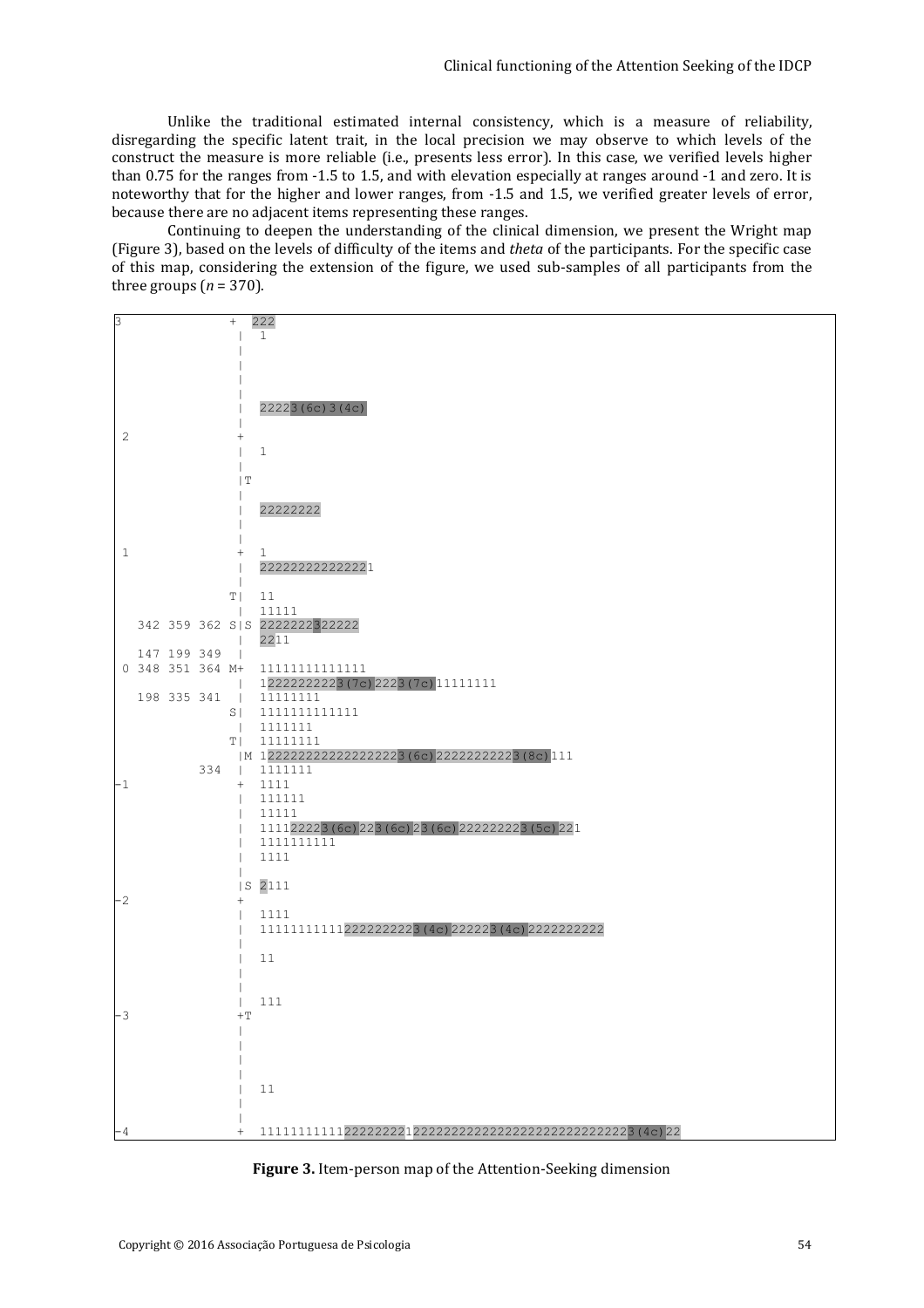Figure 3 shows the map of items, showing the location of the people and the items represented by numbers and shades of gray. Non-patient participants are represented by number 1 (*n* = 188), psychiatric patients without a diagnosis of HPD by number 2 (*n* = 168), and patients diagnosed with HPD are categorized with the number 3 (*n* = 14). We verified that most patients (i.e., numbers 2 and 3) are located on the top of the continuum, and non-patients (number one) are presented further down, a fact that was expected.

The 14 patients with diagnosis of HPD were divided above and below the mean, i.e., seven patients are above the mean obtained by the participants, two of whom are located in the mean and the other seven are below the mean. In view of these results, discrepant form the expected; diagnoses from the group of psychiatric patients without HPD were also obtained, seeking to verify the existence of coherent patterns, hypothesized *a posteriori*. The data show that there are no subjects with avoidant PD at extreme levels (i.e. above zero) and there are few on the upper levels (between zero and -1). There are also no schizoid and schizotypal up to the value of -1, and there is a predominance of borderline, histrionic, and dependent on extreme levels (up to zero). In addition, in the medium and low levels, the avoidant patients begin to show up and preponderate (from approximately -1 on the scale of the map). Complementing these data, Figure 4 shows the map of item (for both, both items of the dimension (top) and the total scores (bottom)). The items are displayed, from the bottom up, starting with the most endorsed and proceeding to the least endorsed by the participants. The number of each item and the response categories can also be verified in the figure.



**Figure 4.** Map of items for the Attention Seeking dimension for items and total scores.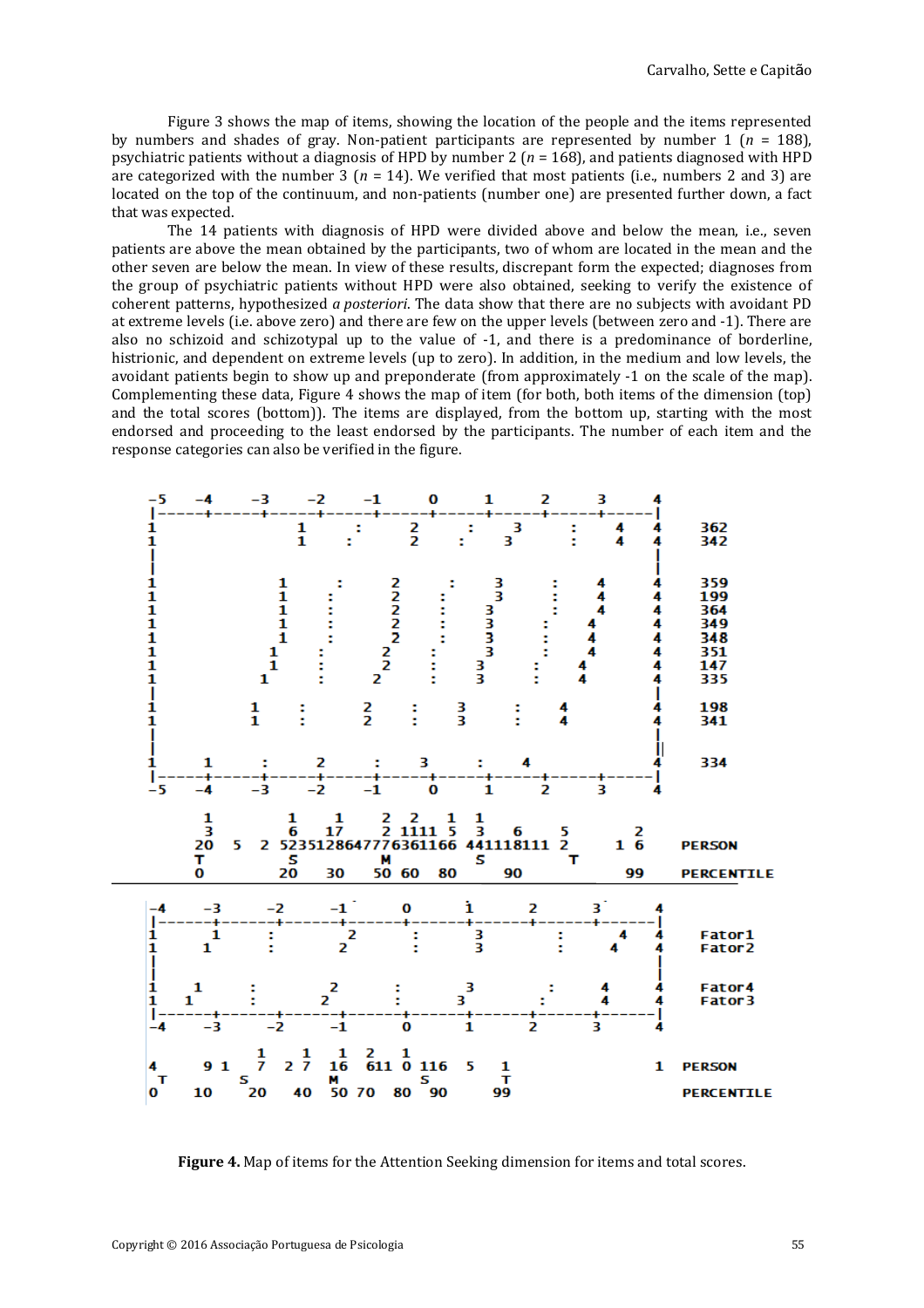Participants were concentrated between values -4 to +4 in the *theta* range. Furthermore, there is a greater concentration of people in the negative range, since a large part of the sample was made by the general population, but there are also subjects representing the higher ranges, i.e., more pathological of construct. In relation to the items, it turns out that the item 334, which deals with the desire of the individual to be the center of attention, was the most endorsed by the sample, followed by items 348 (referring to the intensity of the emotions) and 198 (which includes the facility to meet people and quickly establish a friendship). The less endorsed items were n. 362 (which deals with the need to know the opinion of people), followed by item 342 (related to using seduction to get what they want). Beside this, regarding the factors of the Attention Seeking dimension, at the bottom of Figure 4 we observed that Factor 3, called Attention Seeking, was the most endorsed. But the least endorsed factor was Factor 1 (Seduction and Manipulation).

Next, the groups were compared using ANOVA, which allowed to verify the discriminative ability of the Attention Seeking dimension according to the level of presence of diagnostic criteria for HPD, which can assist in establishing a cutoff for this dimension of the IDCP, along with the other data presented. Table 4 presents the descriptive data for the groups and Cohen's d.

|                   |         | ີ    |                                             |
|-------------------|---------|------|---------------------------------------------|
| Groups            | Mean    | SD   | a                                           |
| Non-patients      | $-0.70$ | 1.62 | $d_{\text{non-patients}}$ x patients = 0.38 |
| <b>Patients</b>   | $-1.38$ | 1.95 | $d$ patients x histrionic = $-0.24$         |
| <b>Histrionic</b> | $-0.93$ | 1.76 | $\Omega$ histrionic x non-patient = 0.13    |
| p                 |         | 0.17 |                                             |
|                   |         |      |                                             |

**Table 4.** ANOVA for discrimination between the three groups.

Corroborating what was previously observed, the ANOVA showed significant difference between the groups (*p* < 0.001) but they did not differ in *post hoc* analysis. It is observed that patients with HPD presented means similar to those of participants from the general population, and non-histrionic psychiatric patients obtained a lower score in the dimension. Nevertheless, the magnitudes of the effect demonstrated that there is a significant distinction, especially between groups of non-patients and patients, and between patients and individuals with HPD. However, there was no significant distinction between the histrionic patients and non-patients.

As a last analysis, in the search for an ideal cutoff, we proceeded to the ROC curve for both situations. At first, as variable diagnosis we used the group of patients with histrionic functioning (HPD, borderline and dependent) versus patients with more pathological introspective patterns (schizoid, schizotypal and avoidant); the area below the curve (AAC) was equal to 0.80 (95% CI 0.66 to 0.93), which is satisfactory (Braga, 2000), and the raw score in theta that seems to present the better sensitivity/specificity was -1.0, with sensitivity of 68% and specificity equal to 84%. In the second ROC curve analysis, we used as variable diagnosis the group of non-patients versus the group of patients without HPD. The area under the curve (AUC) was equal to 0.61 (95% CI 0.55 to 0.66), which is unsatisfactory (Braga, 2000), and the raw score in theta that seems to present the best sensitivity/specificity relation was -1.6, with sensitivity of 68% and specificity of 50%.

## **DISCUSSION**

We first verified the adequacy of items set according to dimensionality and response category criteria. Unidimensionality and a suitable functioning of all response categories were found. From this, the analyses considering the scope of the study were conducted.

Regarding the descriptive statistics of the items and participants in the Attention Seeking dimension, the mean presented by the participants was negative and the mean of difficulty for the items was higher than that presented by the participants. This finding is consistent as most of the sample was composed by people without known diagnosis of personality disorder. Therefore, we verified that participants tended to disagree with the items, which was expected, as the items in the IDCP were developed to assess pathological personality traits (Carvalho & Primi, 2015), which tend not to be present in the general population (APA, 2013). This finding is considered an evidence of validity based on external variable for the instrument, since it can be inferred that higher scores on the dimension are indicative of more pathological levels of the personality characteristics.

In addition, we observed that the calculation of the reliability index of the items using the rating scale model and Cronbach's alpha presented discrepancy, probably due to the different ways of calculating each coefficient, so that in the first case the ranges with respondents and without items affect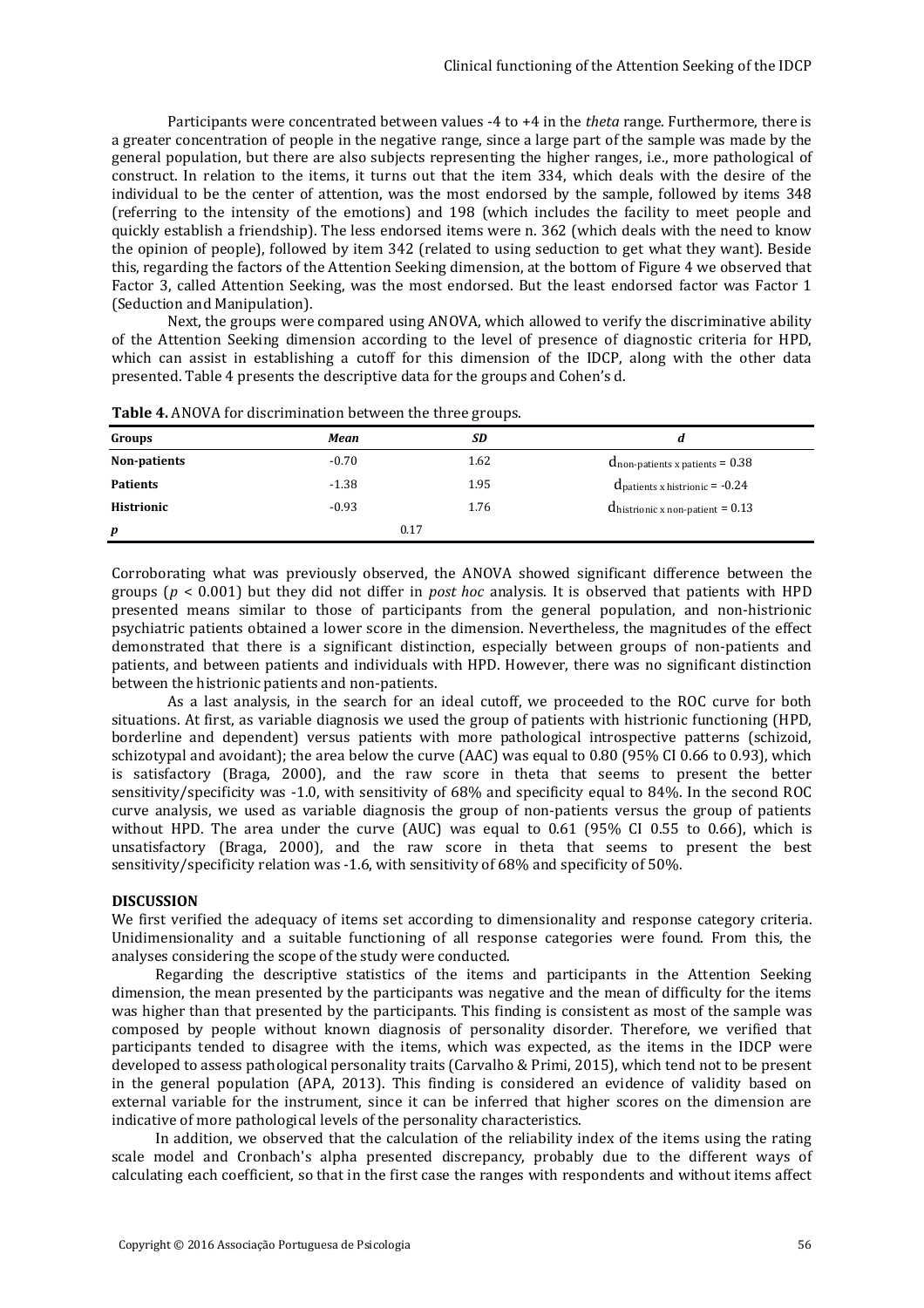the reliability calculation more directly. Thus, we also calculated the local reliability (Daniel, 1999), in which people ranging from  $-1.5$  to 1.5 in theta scale seemed to be adequately evaluated, differently from subjects outside this range. According to these data, it is possible to hypothesize that for this range of *theta,* the set of items assesses the pathological traits typically related to the HPD with less error, because it contains the total set of items. Therefore, this result is favorable to the functioning of the investigated dimension, showing a lower level of error in the assessment of the desired range, and confirming our first hypothesis (*h1*).

In relation to the items of the dimension, only the item n. 334 ("There is nothing better than having people's attention.") presented location on the latent construct higher than the *theta* mean presented by people (e.g., Figure 4). The content of this item is related to the need to be the center of attention and to enjoy having people's attention, and it is possible that this trait is healthier compared to the remaining items of the scale, since it is considered socially desired (Millon, 2011). Complementary to this data, the fit indices showed some discrepancy (Linacre, 2011) for six items, but not enough to suggest their exclusion, since the content represented by these items is important for assessing typical characteristics of the HPD, which are not included in other items. In addition, other data such as theta-item correlation support the maintenance of these items.

Also in relation to the items, specifically regarding the DSM-5 diagnostic criteria for the HPD, criteria 2 and 8 were the most represented in the items, with content related to interacting with others, which is often characterized by seductive, provocative and inadequate behavior (criterion 2) and considering the relationships more intimate than they actually are (criterion 8). The less represented criteria were number 3, which include the rapid change and shallow expression of emotions, and criterion 4, concerning the use of physical appearance to draw attention. Differently, in the study by Harford et al., (2012), the 8th criterion of the HPD was the most endorsed and the 4th, the least endorsed by the sample. So, we observed that the variation of difficulty in the diagnostic criteria represented by items in this survey was wider than the variation in HPD diagnostic criteria found in the study by Harford et al. (2012). This wider variation in the items is appropriate, since we intend to cover the largest possible range of the latent construct, but a small variation in diagnostic criteria is also adequate (such as demonstrated by Harford et al.), since different loads for the diagnostic criteria are not expected, i.e., there is no hierarchy of importance among the criteria.

In relation to the lower part of Figure 4, we noticed the factors included in the Attention Seeking dimension. On the one hand, the factor (3) Attention Seeking was the one containing more items endorsed by the participants. This factor includes items about the need to be the center of attentions, as well as the need to always being around people and having many friends. Corroborating the data found in this study and in literature, these are believed to be healthy characteristics, and are present and reinforced socially, which may explain the level of endorsement to the items of this factor (Nakao et al., 1992; Grant et al., 2004; Millon et al., 2004; Zimmerman, 2011). On the other hand, the factor (1) Seduction and Manipulation presented the least endorsed set of items, related to behaviors of manipulation to get people's attention, often using seduction. It is possible that the items assess these characteristics in a more pathological way, elucidating the tendency towards disagreement to this group of items. We should also consider the presence of social desirability in the first factor, as manipulation, for instance, is not a desirable behavior. Future research should explore deeply the variables impacting on the tendency to disagreement in this factor.

Complementary to these data, we verified the results on the map of items displayed in Figure 3. They did not confirm hypothesis *h2*, in which patients, specifically histrionic, would be at a higher location on the map, once the characteristics compounding the Attention Seeking dimension are mainly related to this pattern, such as desire to be the center of attention, rapid and intense changes of expression, active search for friendships and use of seductive behavior to get attention from others (Carvalho & Primi, 2015). However, many histrionic patients got lower scores than other psychiatric patients, including non-patients. At first this may indicate a malfunction of the dimension, but this discrepancy between expected and observed corroborates the data reported in the literature (Skodol et al., 2011), mainly because the frequency of HPD in large clinical samples is extremely variable. Future research should look for the reasons behind the observed pattern, again considering the possibility of social desirability presence, and also taking into account the low insight capacity and high difficulties at analyzing themselves in profound manners, both typically in HPD patients (Millon, 2011).

Another factor that can explain this functioning of HPD patients in the map items, is the fact that the characteristics in the diagnosis of HPD can also be found in other PDs and other psychiatric disorders (Skodol et al, 2011; Zimmerman, 2011), besides, these characteristics are socially desirable (Millon et al., 2004). Studies suggested that the typical HPD symptoms are not related to measures of general psychopathology, as it happens with the other PDs (Nakao et al, 1992; Grant et al., 2004; Zimmerman,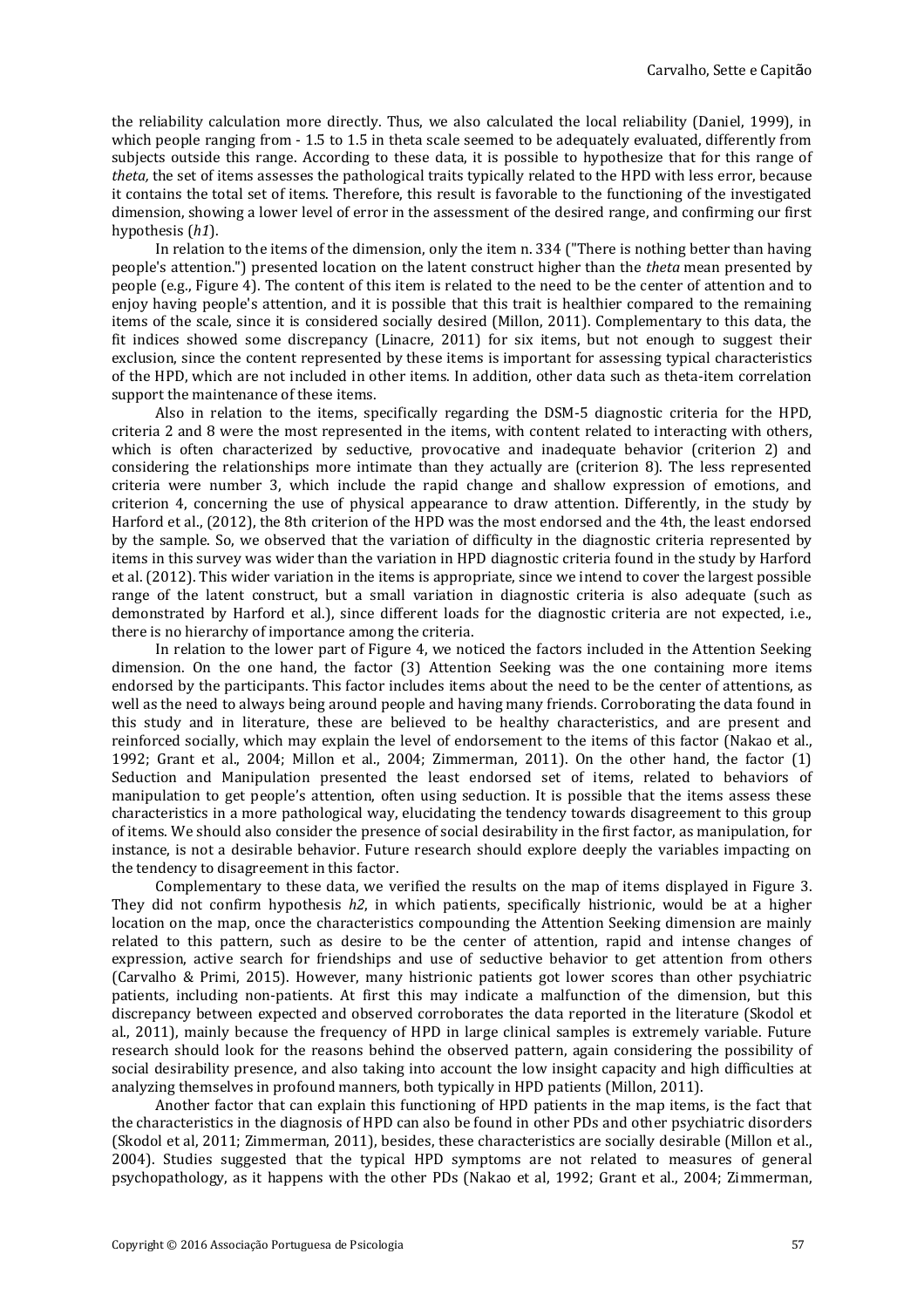2011). This may suggest that the criteria set out to compose the diagnosis of HPD, represented in the Attention Seeking dimension (Table 2) may be less related to pathological patterns and more to behaviors typically found in the population than it would be expected for symptoms of PDs.

In addition, Table 4 shows that non-histrionic psychiatric patients presented the lowest mean in the dimension, which was significantly different and with an expressive effect of moderate magnitude, compared to the means of histrionic and non-patients, which were not distinguished. This suggests that patients without pathological histrionic patterns tend to get low scores in the Attention Seeking dimension, i.e., moderate and high scores in the dimension may indicate either a healthier functioning or a pattern with histrionic characteristics.

We also highlight that we identified an initial pattern of patients diagnosed with histrionic, borderline, and dependent personality disorders as more frequent at higher levels of the construct when compared with other diagnoses, especially, schizoid, schizotypal, and avoidant. This finding corroborates the literature, demonstrating that the histrionic, borderline, and dependent disorders present common characteristics in the diagnosis, exemplified by Attention Seeking, present as the desire to be the center of attentions (HPD), need for affection and support (dependent PD) and fear of abandonment (borderline PD) (APA, 2013). Still, Skodol et al. (2011) mentioned that there are studies demonstrating the blurring of boundaries between the histrionic and the borderline PDs. The symptomatic overlap seems to be reflected in the data presently found and, such as reported by Skodol et al., it also seems that the data reflect the difficulty of distinguishing the HPD diagnosis from the diagnosis of other PDs. Nevertheless, there is consistency in the verified groupings: histrionic, dependent, and borderline on higher levels of the construct, and schizoid, schizotypal, and avoidant, on lower levels, suggesting evidence of validity for the dimension. Thus, the results confirm the *h3* hypothesis in part, which suggested that the dimension would discriminate the three groups in this study, which theoretically differ according to the severity of the pathological traits related to the HPD. This partial confirmation is considered as psychiatric patients were discriminated from the other two groups, but the other distinctions were not observed.

Finally, in relation to the objective of establishing a cutoff for the dimension, Figure 4 presents *thetas* around the mean of psychiatric patients (-1.38), representing subjects that tend to disagree with all items, while *thetas* around the mean obtained by non-patients (-0.70) and the mean for the histrionic patients (-0.93) are more related to the agreement of an item. The mean between histrionic and nonpatients did not differ significantly, suggesting a proximity between these patterns across the items in the dimension. In addition, it is noteworthy that the mean of the whole sample was -0.54, with only one item below this point, and the range that better evaluates the latent construct is from -1.5 to 1.5, with an increase especially in the ranges around -1 and zero. These findings seem to suggest that the agreement to one or more items of the dimension may indicate both healthy and histrionic (mainly present in the histrionic, borderline and dependent patterns) patterns, allowing us to consider, thus, a cutoff around -1 in *theta*. The data obtained by the ROC curve confirm the cutoff equal to -1 for distinguishing more histrionic patterns and more pathological introspective patterns (schizoid, schizotypal and avoidant). Moreover, considering the reported data, including the second ROC curve presented (i.e., non-patients distinguished from non- histrionic psychiatric patients), we suggest a cutoff at -1.6 to differentiate between healthier patterns and more pathological non-histrionic patterns.

The objectives of the present study were achieved, although some hypotheses have not been confirmed (*h2* and *h3* partially), but data confirmed the difficulties encountered in the literature for the diagnosis of HPD. In relation to the applicability of the Attention Seeking dimension from a cutoff for clinical practice, the goal was reached with two possible cutoff, one to differentiate between patterns with more histrionic characteristics from patterns with more introspective pathological characteristics, and another for distinguishing between healthier patterns and non-histrionic pathological patterns. From the perspective of a preliminary study, we understand that the data presented indicate useful directions for the clinical practice in the assessment of pathological characteristics related to histrionic functioning using the investigated dimension.

However, some limitations should be highlighted. The number of the psychiatric sample was small, especially for individuals diagnosed with histrionic personality disorder without comorbidity. Also, the comorbidity with other personality disorders in the present sample can bring biases to the results, so it is important that future studies seek to replicate the study with a more significant number of patients without comorbidities. It should also be considered that although not all subjects responded to all items, they were all considered for the equalization procedure, which can bring some bias to the results. Finally, this study analyzed only one of the IDCP dimensions, but further studies should investigate the clinical functioning for the twelve dimensions of the instrument.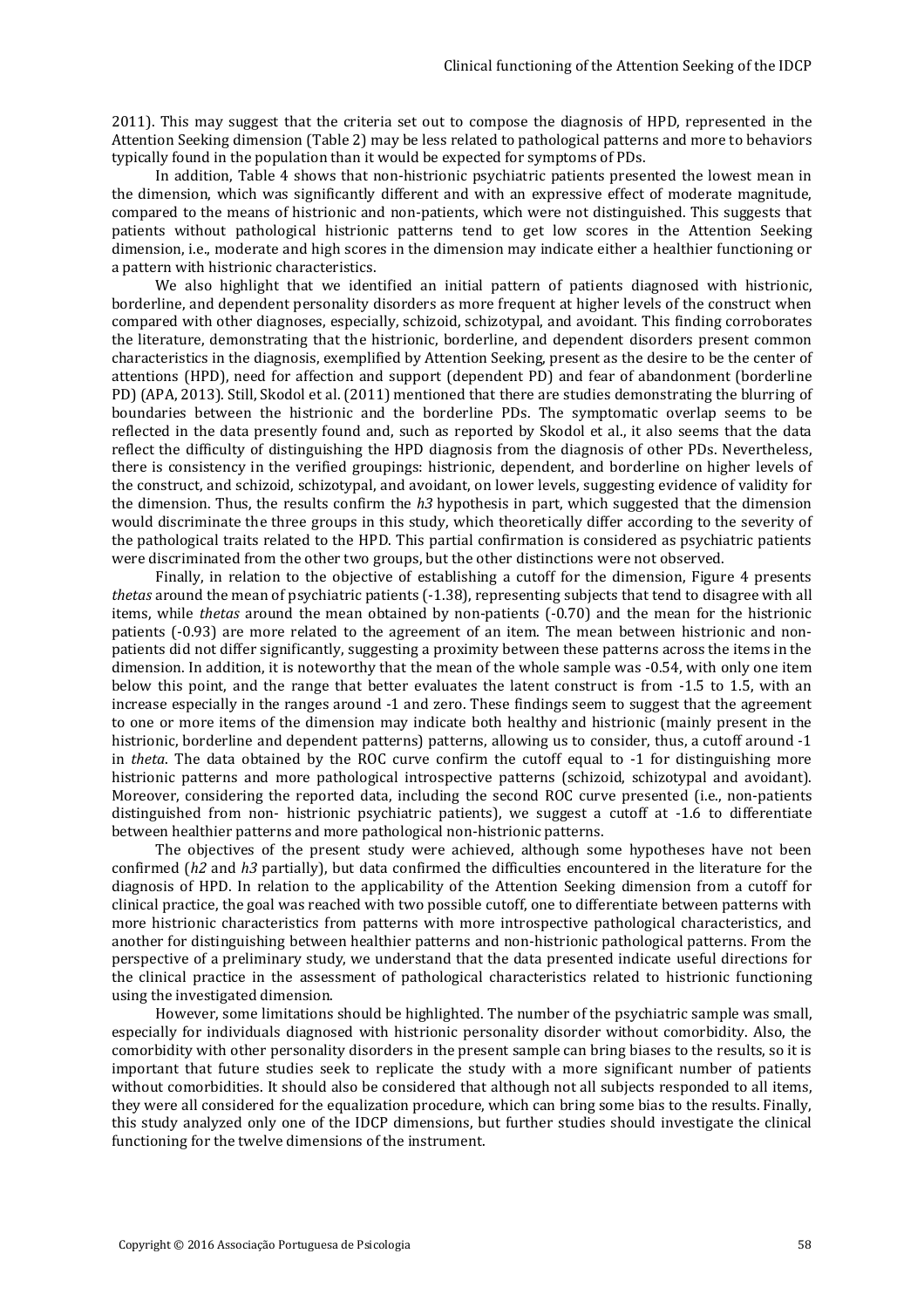#### **References**

- Abela, R. K. (2013). *Evidências de validade para o Inventário Dimensional Clínico da Personalidade (IDCP) com base nos perfis de participantes com diagnostico psiquiátrico*. Tese de Doutorado. Universidade Federal de São Paulo, São Paulo.
- American Psychiatry Association (APA). (2013). *Diagnostic and Statistical Manual of Mental Disorders* 5. Washington: American Psychiatry Association. Retrieved from <http://www.dsm5.org/Pages/Default.aspx>
- Braga, A. C. S. (2000). *Curvas ROC: aspectos funcionais e aplicações*. Unpublished masters dissertation. Universidade do Minho, Braga.
- Carvalho, L. F., Bartholomeu, D., & Silva, M. C. R. (2010). Instrumentos para Avaliação dos Transtornos da Personalidade no Brasil. *Avaliação Psicológica*, 9(2), 289-298.
- Carvalho, L. F., & Primi, R. (2015). Development and Internal Structure Investigation of the Dimensional Clinical Personality Inventory (IDCP). *Psicologia: Reflexão e Crítica*, 28(2), 322-330. doi: 10.1590/1678-7153.201528212
- Carvalho, L. F., & Primi, R. (in press). Desenvolvimento e Investigação da Estrutura Interna do Inventário Dimensional Clínico da Personalidade (IDCP). *Psicologia: Reflexão e Crítica*.
- Carvalho, L. F., Sette, C. P., Capitão, C. G. & Primi, R. (2014). Propriedades psicométricas da versão revisada da dimensão necessidade de atenção do inventário dimensional clínico da personalidade. *Temas em Psicologia,* 22(1), 147-160. doi: 10.9788/TP2014.1-12
- Clark, L. A. (1990). Toward a consensual set of symptom clusters for assessment of personality disorder. In J. N. Butcher, & C. D. Spielberger (Orgs.), *Advances in personality assessment*. New Jersey: Lawrence Erlbaum Associates.
- Daniel, M. H. (1999). Behind the scenes: using new measurement methods on the DAS and KAIT. In S. E. Embretson & S. L. Hershberger (Orgs.), *The new rules of measurement: What every psychologist and educator should know* (pp. 37-63). Mahwah, New Jersey: Lawrence Erlbaum.
- Elliot, R., Fox, C. M., Beltyukova, S. A., Stone, G. E., Gunderson, J., & Zhang, X. (2006). Deconstructing Therapy Outcome Measurement With Rasch Analysis of a Measure of General Clinical Distress: The Symptom Checklist–90 –Revised. *Psychological Assessment*, 18(4), 359-72.
- Grant, B. F., Hasin, D. S., Stinson, F. S., Dawson, D. A., Chou, S. P., Ruan, W. J., & Pickering, R. P. (2004). Prevalence, correlates, and disability of personality disorders in the United States: Results from the national epidemiologic survey on alcohol and related conditions. *Journal of Clinical Psychiatry,* 65, 948–958.
- Harford, T. C., Chen, C. M., Saha, T. D., Smith, S. M., Hasin, D. S., & Grant, B. F. (2012). An Item Response Theory Analysis of DSM–IV Diagnostic Criteria for Personality Disorders: Findings From the National Epidemiologic Survey on Alcohol and Related Conditions. *Personality Disorders: Theory, Research, and Treatment*, 12, 1949-2715. doi: 10.1037/a0027416
- Krueger R. F., Derringer J., Markon K. E., Watson D., & Skodol A. E. (2011). Initial construction of a maladaptive personality trait model and inventory for DSM-5. *Psychological Medicine*, 8, 1-12. doi: 10.1017/S0033291711002674
- Linacre, J. M. (2011). Winsteps® (Version 3.72.3) [Computer Software]. Beaverton, Oregon: Winsteps.com. Retrieved from http://www.winsteps.com/
- Linacre, J. M, & Wright, B. D. (1994). Reasonable mean-square fit values. *Rasch Measurement Transactions*, 8(2), 370.
- Millon, T. & Davis, R. D. (1996). *Disorders of Personality DSM-IV and Beyond*. New Jersey: Wiley.
- Millon, T. Millon, C. M., Meagher, S. Grossman, S., & Ramanath, R. (2004). *Personality Disorders in Modern Life*. New Jersey: Wiley.
- Millon, T., & Grossman, S. (2007a). *Moderating severe personality disorders*. New Jersey: John Wiley & Sons Inc.
- Millon, T., & Grossman, S. (2007b). *Overcoming resistant personality disorders*. New Jersey: John Wiley & Sons Inc.
- Millon, T., Grossman, S., & Tringone, R. (2010). The Millon Personality Spectrometer: a tool for personality spectrum analyses, diagnoses, and treatments. In T. Millon (Org.), *Disorders of Personality: introducing a DSM/ICD spectrum from normal to abnormal*. New Jersey: Wiley.
- Millon, T. (2011). Disorders of Personality: introducing a DSM/ICD spectrum from normal to abnormal. New Jersey: Wiley.
- Nakao, K., Gunderson, J., Phillips, K., Tanaka, N., Yorifuji, K., Takaishi, J., Nashimura, N. (1992). Functional impairment in personality disorders. *Journal of Personality Disorders,* 6, 24–33.